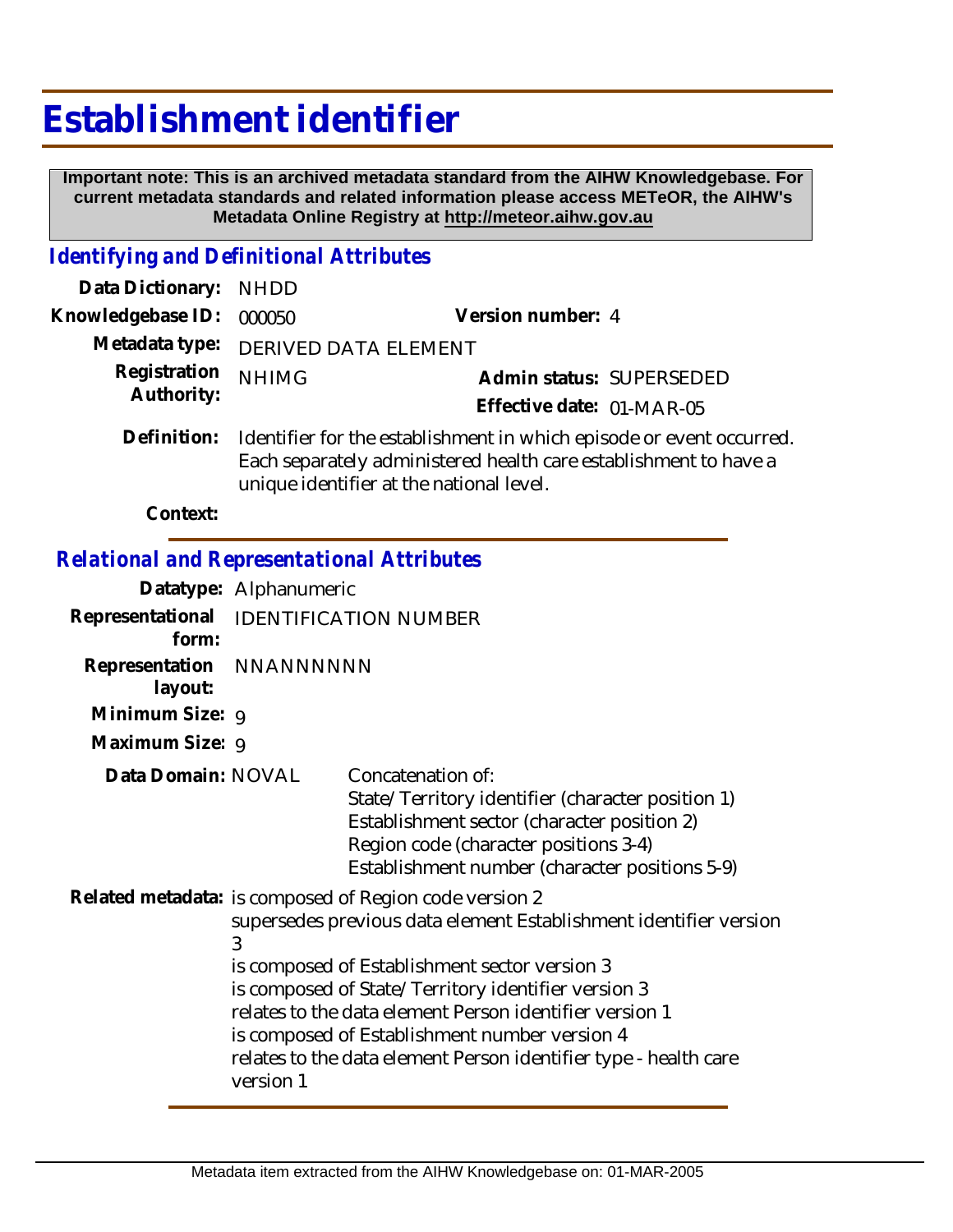# *Administrative Attributes*

**Source Document:**

**Source Organisation:** National Health Data Committee

Comments: Establishment Identifier should be able to distinguish between all health care establishments nationally.

NMDS - Admitted patient care:

A residential establishment is considered to be separately administered if managed as an independent institution for which there are financial, budgetary and activity statistics. For example, if establishment-level data for components of an area health service are not available separately at a central authority, this is not grounds for treating such components as a single establishment unless such data are not available at any level in the health care system.

This item is now being used to identify hospital contracted care. The use of this item will lead to reduced duplication in reporting patient activity and will enable linkage of services to one episode of care.

#### *Data Element Links*

#### *Information Model Entities linked to this Data Element*

NHIM Organisation characteristic *Data Agreements which include this Data Element*

| NMDS - Admitted patient care                             | From 01-Apr-03 to 04-Jun-04 |
|----------------------------------------------------------|-----------------------------|
| NMDS - Elective surgery waiting times                    | From $01$ -Jul-03 to        |
| NMDS - Admitted patient mental health<br>care            | From 01-Jul-03 to           |
| <b>NMDS</b> - Perinatal                                  | From $01$ -Jul-03 to        |
| NMDS - Community mental health care                      | From $01$ -Jul-03 to        |
| NMDS - Emergency department waiting<br>times             | From 01-Jul-03 to 05-Dec-03 |
| NMDS - Admitted patient palliative care                  | From 01-Jul-03 to           |
| NMDS - Alcohol and other drug treatment<br>services      | From 01-Jul-03 to           |
| NMDS - Public hospital establishments                    | From 01-Jul-03 to           |
| NMDS - Community mental health<br>establishments         | From 01-Jul-03 to           |
| NMDS - Non-admitted patient emergency<br>department care | From 01-Jul-03 to           |